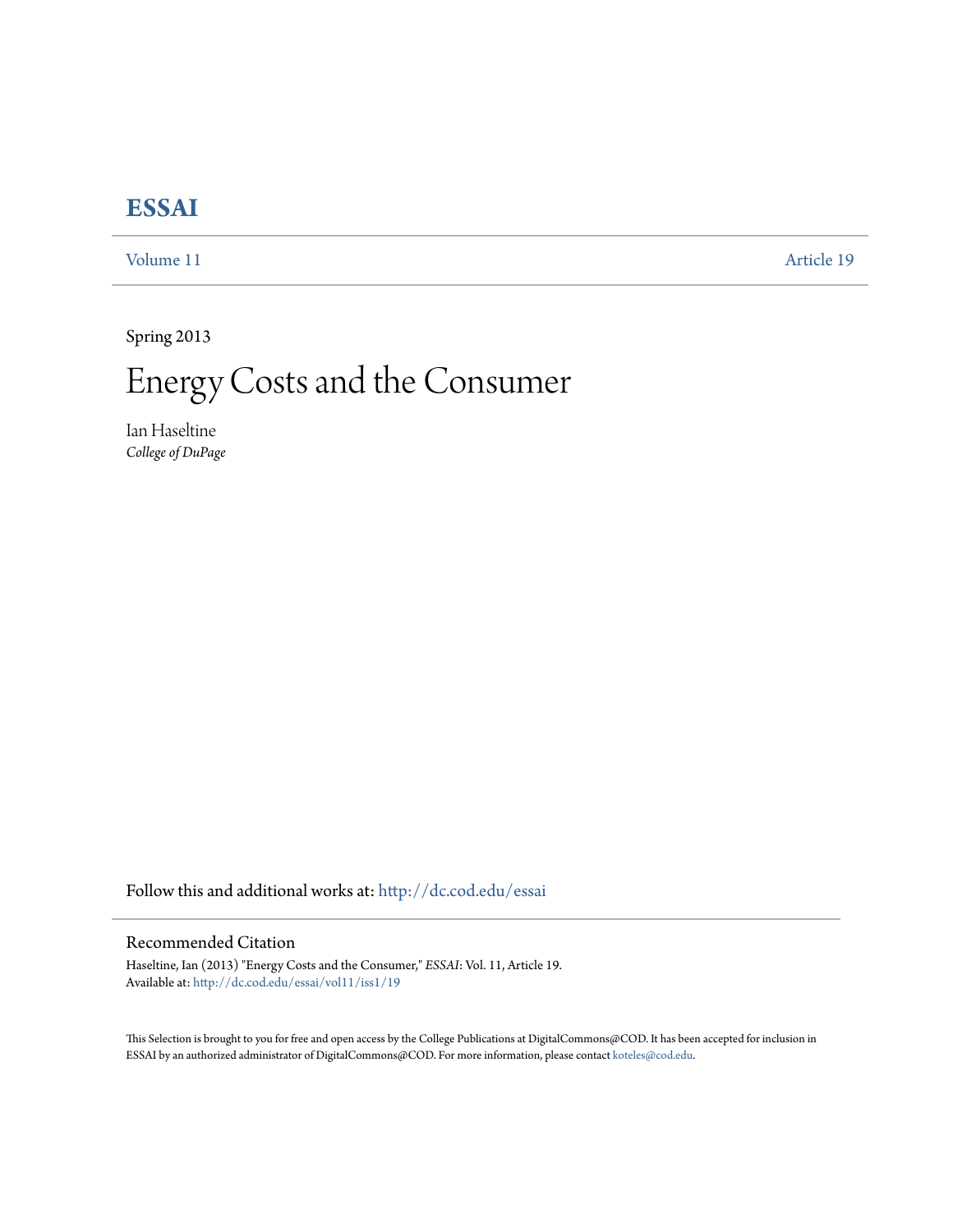Energy Costs and the Consumer

by Ian Haseltine

(Honors Chemistry 1551)

here are many factors to consider when analyzing energy consumption. In terms of cost, the factors may be quantified both in terms of monetary costs and environmental costs. These  $\Box$  overall costs can be measured by the consumption of the individual, a region, an industry, a There are many factors to consider when analyzing energy consumption. In terms of cost, the factors may be quantified both in terms of monetary costs and environmental costs. These overall costs can be measured by the cons proportional to one-another, but they unequivocally impact each other and also influence energy consumption. However, it may be argued that monetary costs of energy usage have a greater impact upon energy consumption than the environmental costs. Whether the consumer of energy is the individual, region or industry, their willingness to use energy in large quantities will decrease as the monetary cost of energy increases. Thus, the most effective approach to lowering the environmental costs of energy consumption may be through manipulation of the monetary costs of energy, but the consequences of energy cost manipulation must be weighed against the immediate economic affects of such tactics.

Ultimately, the environmental costs associated with energy usage are a global problem that impacts the world today, and will surely affect the health of the planet and all of its inhabitants in the future. These environmental costs are the result of pollution in forms of air pollution due to carbon dioxide output from burning fossil fuels, water contamination from the retrieval and transportation of fossil fuels, and a global depletion of resources because traditional sources of energy are not renewable. According to Jennifer Weeks, author of article "Energy Policy: Should the U.S. Use More Clean-Energy Sources?", "[American] Democrats say a failure to pursue alternative energy sources will heighten global damage from climate change, make the nation increasingly beholden to unstable foreign oil producers and hurt the economy" (Weeks). Undeniably, clean renewable energy is the desirable, and arguably necessary, energy alternative to the use of fossil fuels. However, there are political and philosophical differences that may be impeding the development of renewable sources of energy in the U.S.

Today, renewable energy may not be promising enough to fully replace fossil fuels, but instead should be the focus of research and development for governments and industries. Furthermore, "renewable and other new technologies, which together supply only about 8 percent of the nation's energy demand, can't begin to substitute for oil and coal in handling the nation's energy needs" (Weeks). Incentive appears to be the largest obstacle preventing the development of clean alternative energies.

If today's energy sources are affordable and the environmental impacts do not seem large enough to force consumers to make a change, will there be enough incentive to quickly develop clean energy? Bracken Hendricks, a senior fellow at the Center for American Progress, claims, ―Renewable energy projects often are seen as more risky ventures, so they have higher costs. Also, fossil fuels don't pay for the environmental harms they cause. We underestimate risk and overestimate benefits of fossil fuels, and do the opposite for renewables" (Weeks). Ultimately, it is Hendricks' claim that supports the philosophical perspective of the common consumer who would prefer to pay less today for the fuel they consume, rather than pay more to develop a cleaner fuel for tomorrow.

Forcing energy consumers to care through manipulating the price of energy may be one solution to this problem, but it may also have devastating economic effects. Those who support this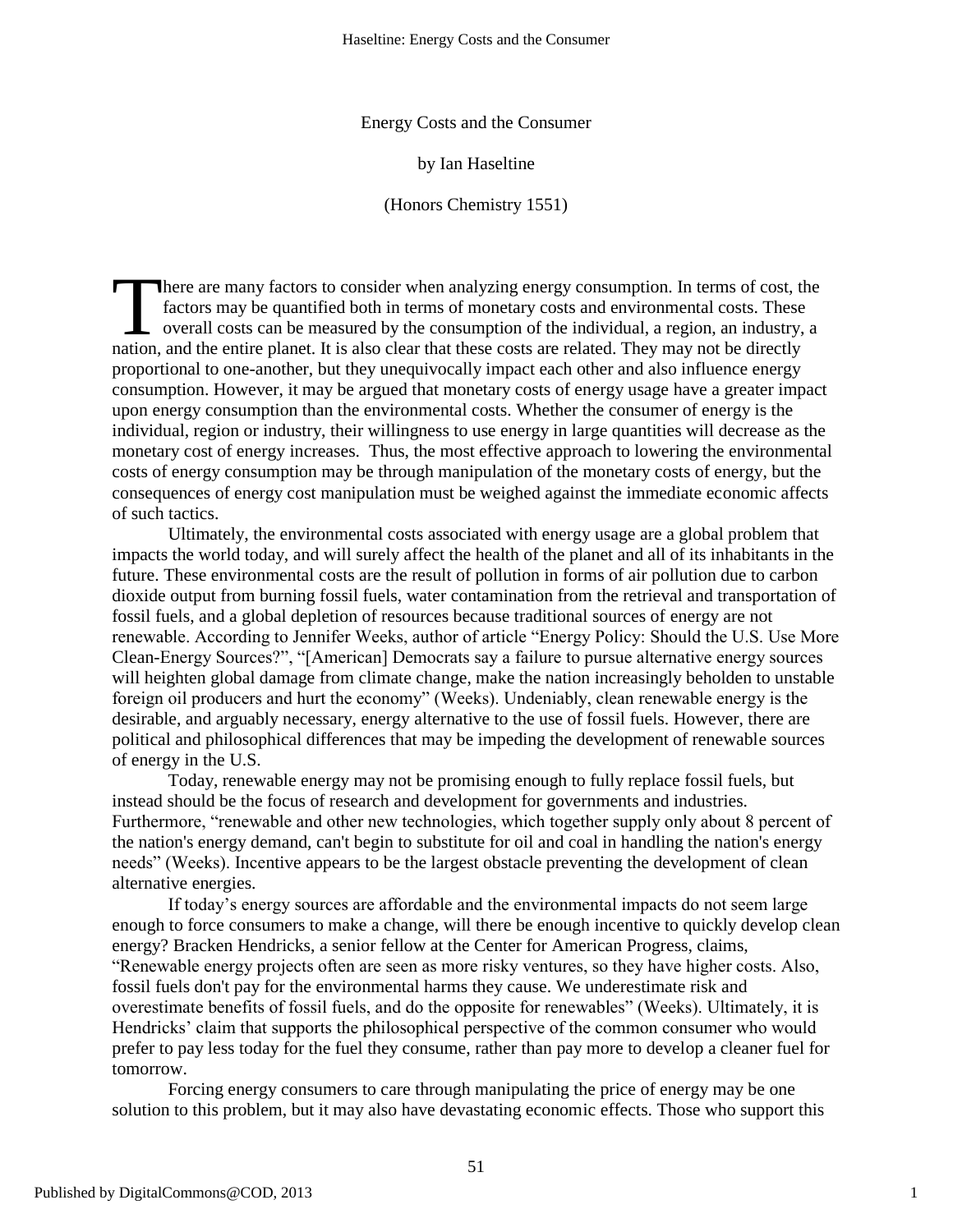philosophy for the U.S. "argue that only the government's artificially raising the price of gasoline as some countries in Europe have done—will make people finally cut back on oil use for good, requiring that governments around the world commit major resources to researching newer means of energy production" (Price of Gasoline). Conversely, this may also impact the economy in devastating ways. If the American economy struggles, there will ultimately be less financial resources available for both governmental and commercial research and development in renewable energies. President Obama addressed the impact of high gas prices in a speech on America's energy security at Georgetown University on March 30, 2011:

> In an economy that relies so heavily on oil, rising prices at the pump affect everybody -– workers, farmers, truck drivers, restaurant owners, students who are lucky enough to have a car. Businesses see rising prices at the pump hurt their bottom line. Families feel the pinch when they fill up their tank. And for Americans that are already struggling to get by, a hike in gas prices really makes their lives that much harder. It hurts. (Whitehouse.gov)

The economic impact of artificially inflating the gas price will surely raise prices on all consumer items, including food. It might be practical for those who have the financial means to pay extra for energy to do so, but it will hurt Americans at or below the poverty line much more. It might seem like a simple solution to raise energy prices through taxation, but there might be a more devastating effect upon the quality of life for average Americans today.

On the other hand, not forcing change today through the means of price manipulation may endanger the quality of life for everyone in the future. Republican Senator Lindsey Graham argues, ―I think \$5 a gallon gasoline is the best incentive I know to find a rational energy plan that would create jobs, make us more energy independent, [and] clean up the air" (Weeks). The Senator is not alone in his thoughts. In fact, "many politicians see the need for higher gasoline taxes, but avoid calling for them because to do so would be politically unpopular" (Gasoline Taxes). Furthermore, any form of price manipulation would have to establish a dramatic impact to force a change in consumer behavior. Dramatic changes are not likely to be welcomed by the American public, and such efforts may result in a negative public sentiment towards the clean energy agenda.

Ultimately, the government's role in furthering clean energy production might be most effective through subsidies to the private sector and an increased investment in research and development in the public sector with minimal price manipulation. The challenge for the U.S. government will be to convince the American tax payers, the energy consumers, that this is a valid use of tax dollars. An overall bipartisan effort to embrace the scientific data stating that renewable energy is essential to the health of the planet and the U.S. economy will be necessary for the nation to progress into an era of clean renewable energy.

Works Cited

<sup>&</sup>quot;Gasoline Taxes." *Issues & Controversies.* Facts on File News Services (25 June 2004): *Issues & Controversies.* Web. 12 Nov. 2012.

Office of the Press Secretary. "Remarks by the President on America's Energy Security." *Whitehouse.gov.* The White House, 30 Mar. 2011. Web. 24 Nov. 2012.